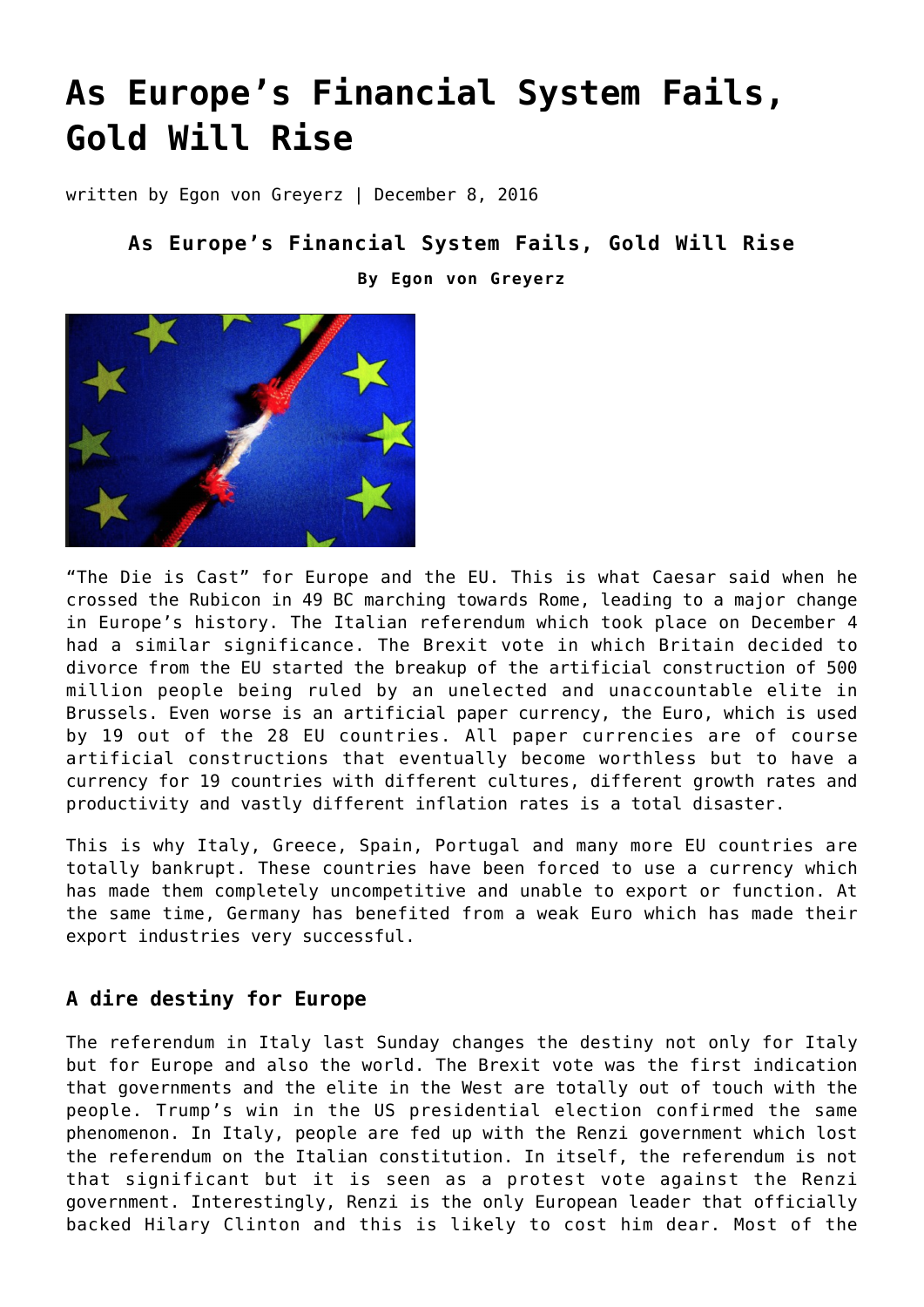European leaders hated Trump but no one was stupid enough to officially back Clinton.

With Renzi losing the referendum and resigning, it will likely lead to an election which the actor Beppo Grillo would win. His party is anti-globalism, anti-establishment and anti- immigration and anti-EU and Euro. In Austria's presidential election last Sunday, Norbert Hofer lost by a small margin. Hofer is on the far Right and also anti-immigration and anti-Muslims. Many European countries already have Eurosceptic governments like Hungary, Croatia, Poland and Slovenia. In 2017 there will be elections in France where Marine le Pen's National France is well placed. In Holland the Party for Freedom which is anti EU is also well placed. And in Germany there will also be elections in 2017. There is strong opposition to Merkel due to the major immigration problems that Germany is now suffering, all of Merkel's making.

## **Italy's insolvent financial system**

Italy crossing the Rubicon is yet another confirmation that the trend has changed and that the peoples in Europe are now turning against the establishment and the elite. In addition to the unhappiness in Europe with politicians who are not in touch with the people, there are major problems in the financial system. One of Europe's biggest banks, Deutsche Bank, is very much looking like Lehman. Both the share price and the derivative position are giving indication of a bank on its way to bankruptcy. And in Italy, the whole banking system is insolvent. It is not just Italy's oldest bank Monte dei Paschi which is virtually bankrupt but impaired loans for all Italian banks are at least €360 billion which is around 20% of the Italian banking system. Monte dei Paschi is desperately trying to raise €5 billion and UniCredit, Italy's biggest bank, needs €13 billion.

So Europe is in major trouble both politically and financially. When the difficulties start unravelling in Europe, the rest of the world should not feel confident that this is an isolated local problem. The global economy and financial system is totally interconnected and a problem in a country like Italy will have repercussions around the world. Take Deutsche Bank's derivative position of \$50 trillion for example which is around 20 times German GDP and 70% of global GDP. This is not just too big for Germany, it is too big for the world. A problem erupting in Deutsche would spread like wildfire throughout the global financial system. The 5 largest US banks have a derivatives' portfolio of \$1/4 quadrillion at least and probably double that. That is 3.5 times global GDP and obviously too big for the global financial system.

## **\$ 1.5 quadrillion of derivatives will implode**

There are only two ways to deal with a problem in a financial system which has total derivatives of \$1.5 quadrillion on top of already insolvent bank balance sheets.

The cube below shows the amount of global derivatives outstanding. \$1.5 quadrillion is an astronomical amount in relation to all the gold ever produced or to the gold supposedly held by central banks. These derivatives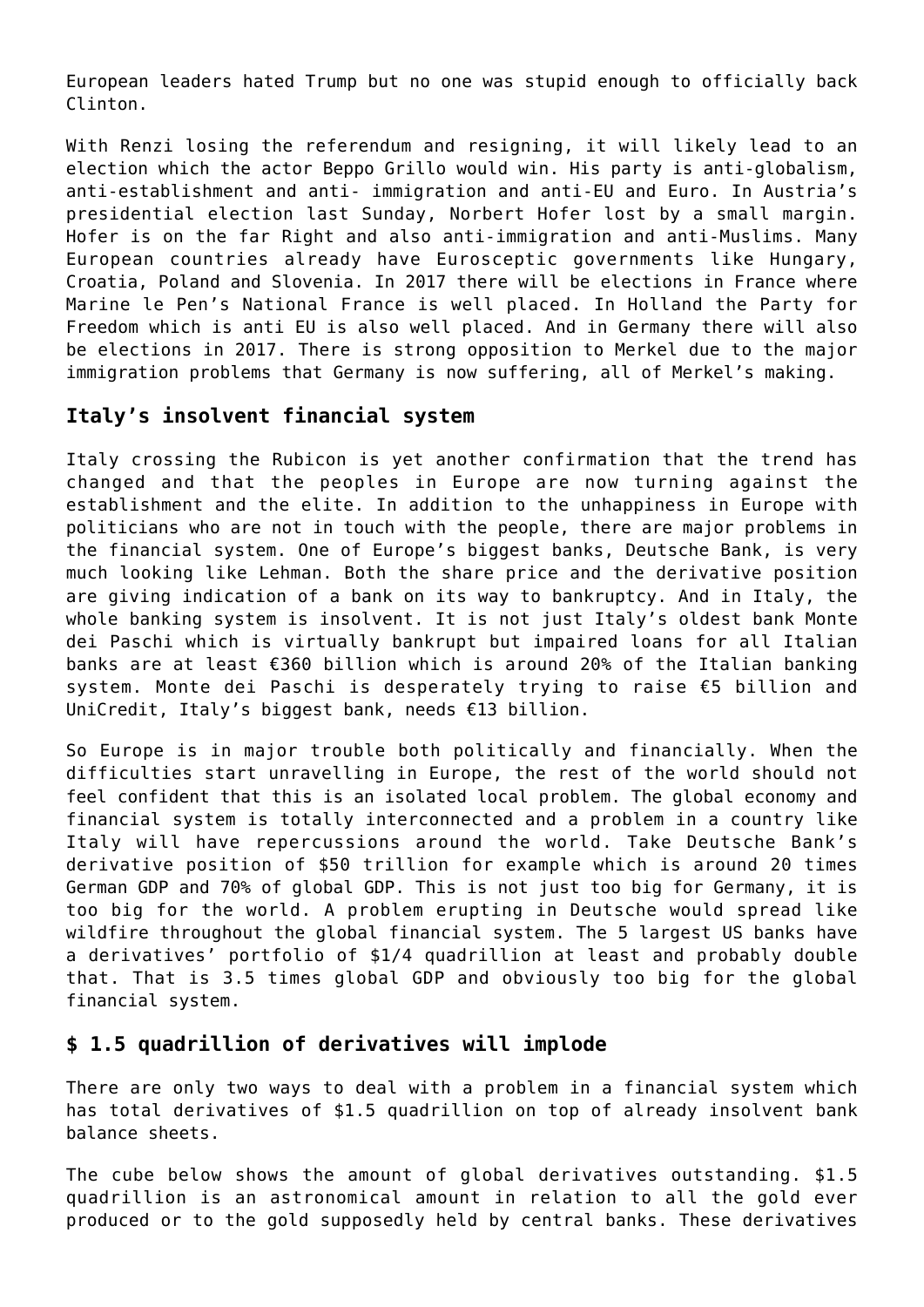are just illusory contracts with no underlying real value. The attributed gross value is assuming that an endless chain of counterparties will all settle their part of the chain. It is sufficient that just a handful of major counterparties fail for the whole daisy chain to collapse. This will result in gross values of 70x global GDP disappearing into a black hole, never to be seen again. When this happens, no financial institution will survive. I would say that the likelihood of such an event is greater than 75%. The catalyst could easily be the European financial system. What happened in Italy last weekend could easily be seen as the shot in Sarajevo, an event that is the trigger for a change in history.



## **A false and corrupt financial system**

In a futile attempt to stop the inevitable collapse, central banks will print unlimited amounts of money. This will lead to a short period of hyperinflation before the financial system, including the currency system, implodes. But since we are talking about a false and corrupt system that manipulates every single market, a collapse of this system will be a godsend and the only way to replace an irretrievably broken system. There is no chance for the world to grow soundly before the current financial system has been wiped off the face of the earth. In my view this must happen and any attempt to save the system will just make the collapse bigger. The fall of the financial system will obviously cause misery and major upheaval for most people on earth but it is guaranteed to happen and is also necessary for the world to start again with real markets and real growth.

To summarise, the changes that will take place in Europe over the next year or so, are likely to be one of the catalysts that will trigger the inevitable fall of the financial system as well as the world economy. Obviously at some point in the future, there will be a Phoenix coming out of the ashes of the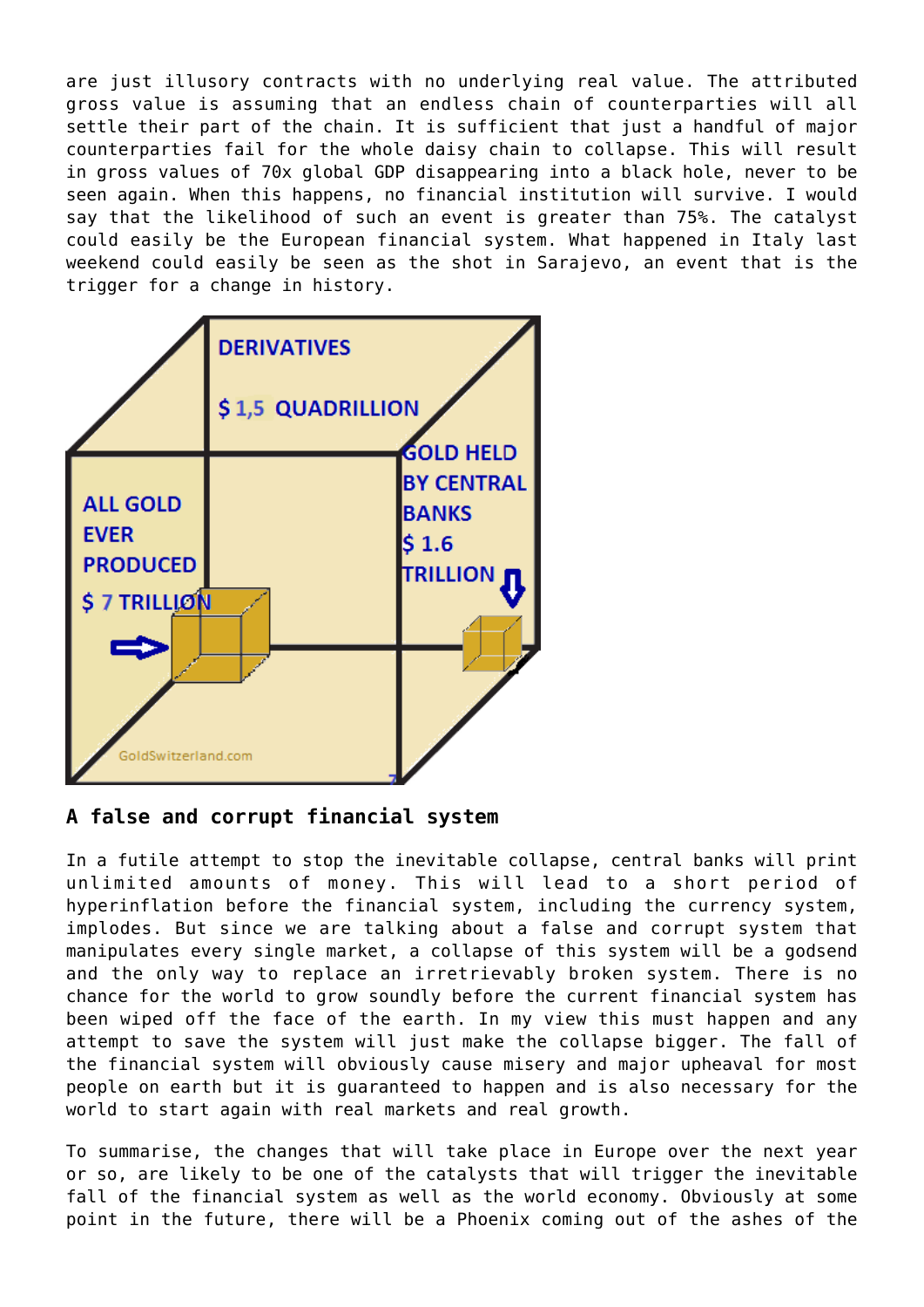present system which will hopefully lead to a better world over time.

### **Paper money is dying**

In the meantime, as paper money dies, protecting your assets is now more vital than any time in history. All assets within the financial system will implode. Debt and derivatives will implode under their own weight. All the bubble assets that this debt has supported will also collapse. This includes stocks, bonds and property. Anyone who holds anything within the financial system is likely to lose a major part of their assets. And if anything remains of value, it will take a very long time before liquidators have sorted the mess out in order to pay out pennies on the dollar. Unencumbered assets in the system should eventually be released but this could take many years and there is a major risk that a bank under pressure has used these assets as collateral.

#### **To preserve wealth, hold unencumbered real assets**

The best way to preserve wealth in coming years is to hold unencumbered real assets outside the financial system such as property, land and mineral rights. The ultimate wealth preservation asset is of course gold. Gold is the only money which has maintained its value throughout history. Since paper money will either be very scarce, especially since most governments will ban it, or worthless, gold will become the only real medium of exchange. Gold will be used as money and for barter. The collapse of paper currencies and the financial system will make gold extremely desirable and valuable.

The current currency restrictions in India have had a major effect on the gold price. Prices as high as \$3,000 per ounce have been seen but currently gold in India is \$1,600-1,700. This is a premium of 35-45% on the current spot of \$1,177. There are of course concerns that import restrictions will slow down demand. But according to my sources, the rampant corruption in India makes it easy to pay the right official to let the gold in. Indians are now likely to buy more gold rather than less as the Modi government has virtually destroyed the paper currency system. Obviously, there is no premium on paper gold in India. **The Indians and the Chinese know that paper gold is worth zero since this market will totally collapse.**

#### **China's insatiable demand for gold**

Also in China, premiums for physical gold have shot up and are at a threeyear high. Gold in China is today traded at \$24 above spot. The chart below shows the insatiable demand for gold in China which in recent years have absorbed a major part of world production.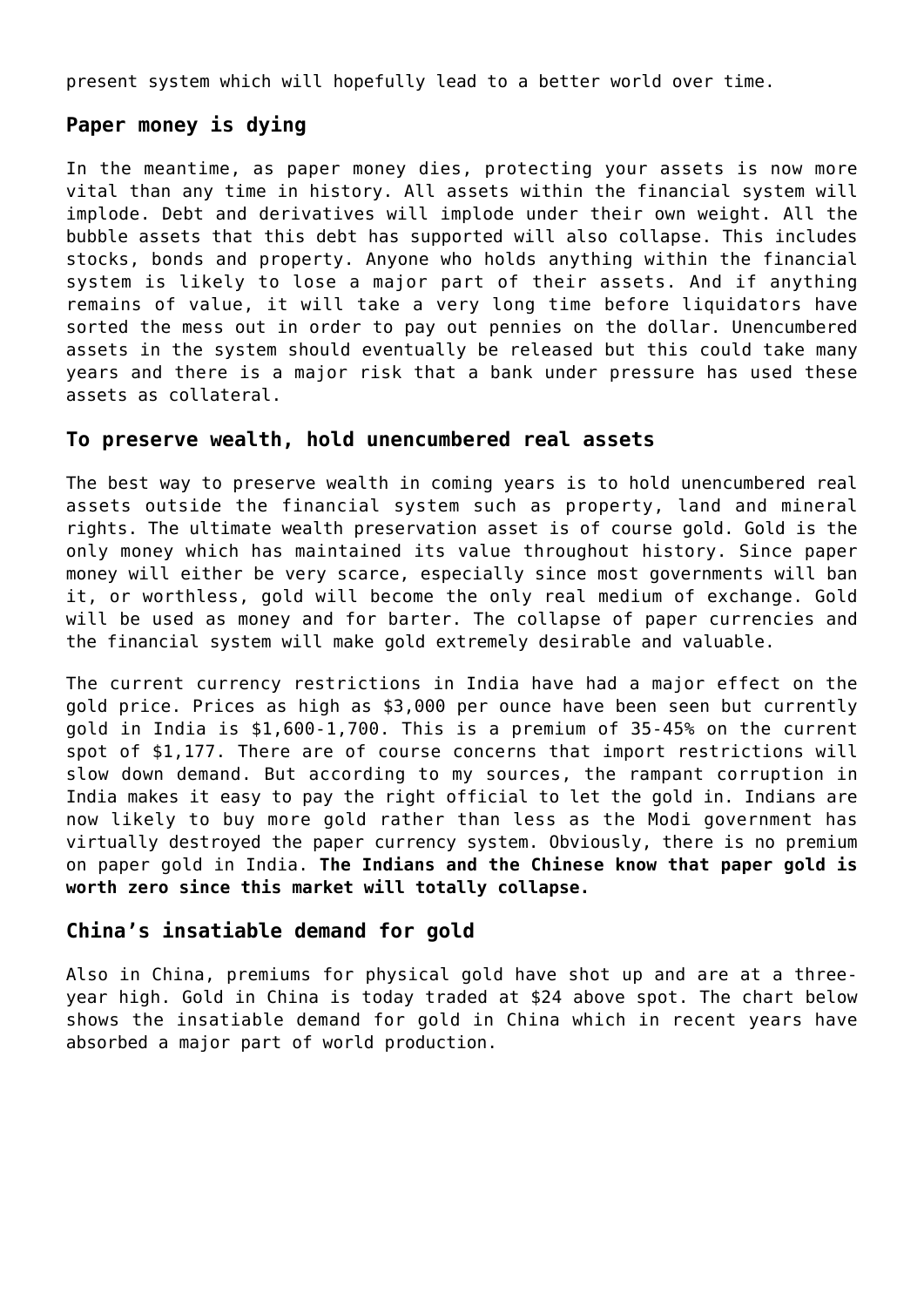

### **Swiss refiners report strong demand**

Goldmine production is today around 3,000 tons annually. By 2025 it will be down to 2,000 tons as we currently have reached peak gold. The refiners in Switzerland who refine most of the gold bars in the world, report strong demand currently. All the gold that is being produced is mainly bought by China, India, Russia and a few other buyers. There are no stockpiles of unsold gold in the world. But there are piles of paper gold that are at least 100 times greater than the physical gold available to settle the paper gold claims. The paper gold market is corrupt and manipulated by central banks and bullion banks. For the time being, this group has managed to keep gold \$000s below the real price that physical gold would fetch without the paper gold manipulation.

As the problems in the financial system start unfolding, which could happen at any time, the paper gold market will fail and the real gold price for physical gold will be set by China. Once this happens, gold will climb quickly towards \$10,000 in today's money and then much higher in inflationary money.

Short-term, gold in the paper market can always be pushed down another \$100. But with a very limited downside and an upside of many thousand dollars, at current levels of \$1,175 physical gold is an absolute bargain. It is also the best way to protect your wealth against the coming destruction of asset prices and paper money.

#### **Egon von Greyerz**